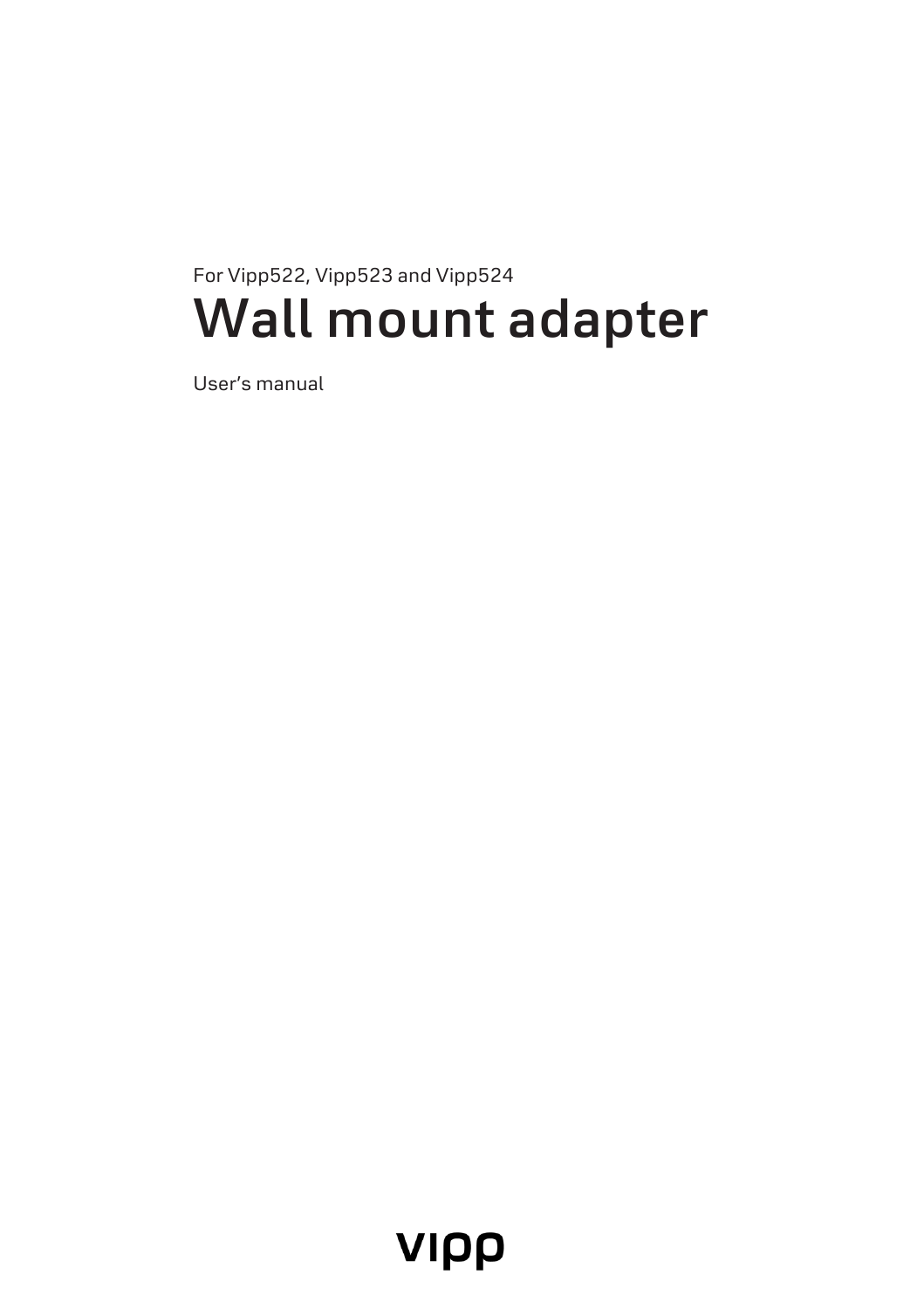# **IMPORTANT SAFETY INSTRUCTIONS**

The safety of the luminaire and the accessories can only be guaranteed if these instructions are observed during both installation and use. Please retain these instructions safely.

Note that the installation shall be performed according to local code and may require professional help.

# **INFORMATION DE SÉCURITÉ IMPORTANTES**

La sécurité du luminaire et des accessoires est uniquement garantie si ces instructions sont respectées durant l'installation et l'utilisation. Veuillez conserver ces instructions.

Notez que l'installation doit être effectuée conformément aux règlements locaux et peut nécessiter l'aide d'un professionnel.

# **Box content / Contenu de la boîte**

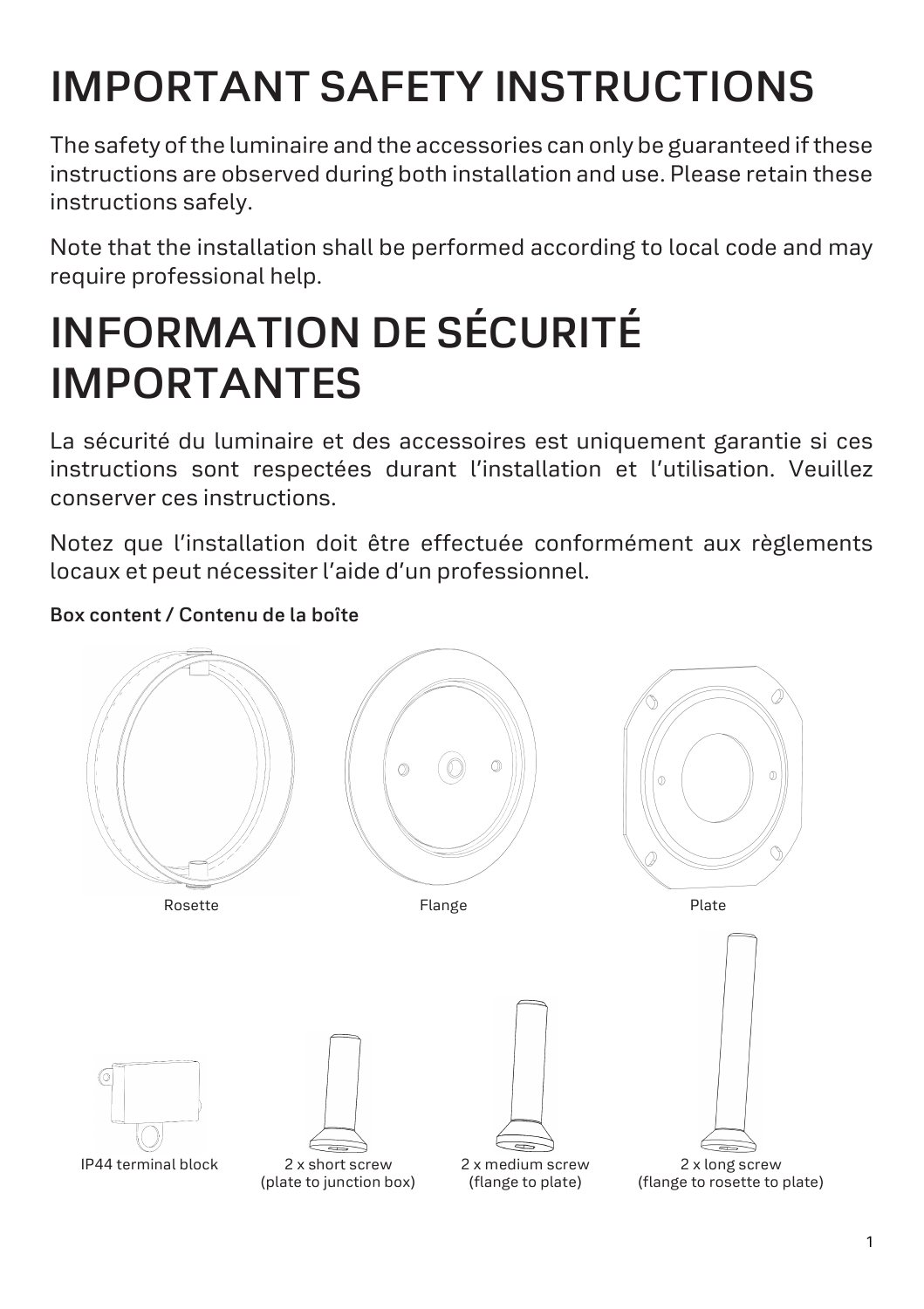# **Options**

The wall mount adapter can only be used with Vipp522 wall lamp and Vipp524 wall spot. The possible types of installation are described below.

#### **A. Junction box installation**

The wall mount adapter can be used in those cases where the lamp is to be mounted directly over a standard-sized electrical junction box.

#### **B. IP44 installation**

The wall mount adapter can be used in those cases where the lamp needs to fulfill a IP44 protection class (or lower).

#### **C. Other options**

The shown option B can also be used in those cases where an electrical junction box is not present, hence the electrical connections can be made inside the adapter. Furthermore, a serial connection of the wall lamp or wall spot can be made without wall modification. This is achieved by running the cord externally on the wall and making the electrical connection inside the adapter.

### **Les options**

L'adaptateur de montage mural peut uniquement être utilisé avec l'« applique murale Vipp522 » et le « spot mural Vipp524 ». Les types d'installation possibles sont décrits ci-dessous.

#### **A. Installation sur boîtier de raccordement**

L'adaptateur de montage mural peut être utilisé dans les cas où la lampe doit être montée directement sur un boîtier électrique de taille standard.

#### **B. Installation IP44**

L'adaptateur de montage mural peut être utilisé dans les cas où la lampe doit répondre à la classe de protection IP44 (ou indice inférieur).

#### **C. Autres options**

L'option B montrée peut également être utilisée dans les cas où un boîtier électrique n'est pas présent, et où les connexions électriques peuvent être effectuées à l'intérieur de l'adaptateur. En outre, une connexion série du spot mural ou de l'applique murale est possible sans modification de la paroi. Ceci est réalisable en acheminant le cordon à l'extérieur sur le mur et en effectuant le branchement électrique à l'intérieur de l'adaptateur.

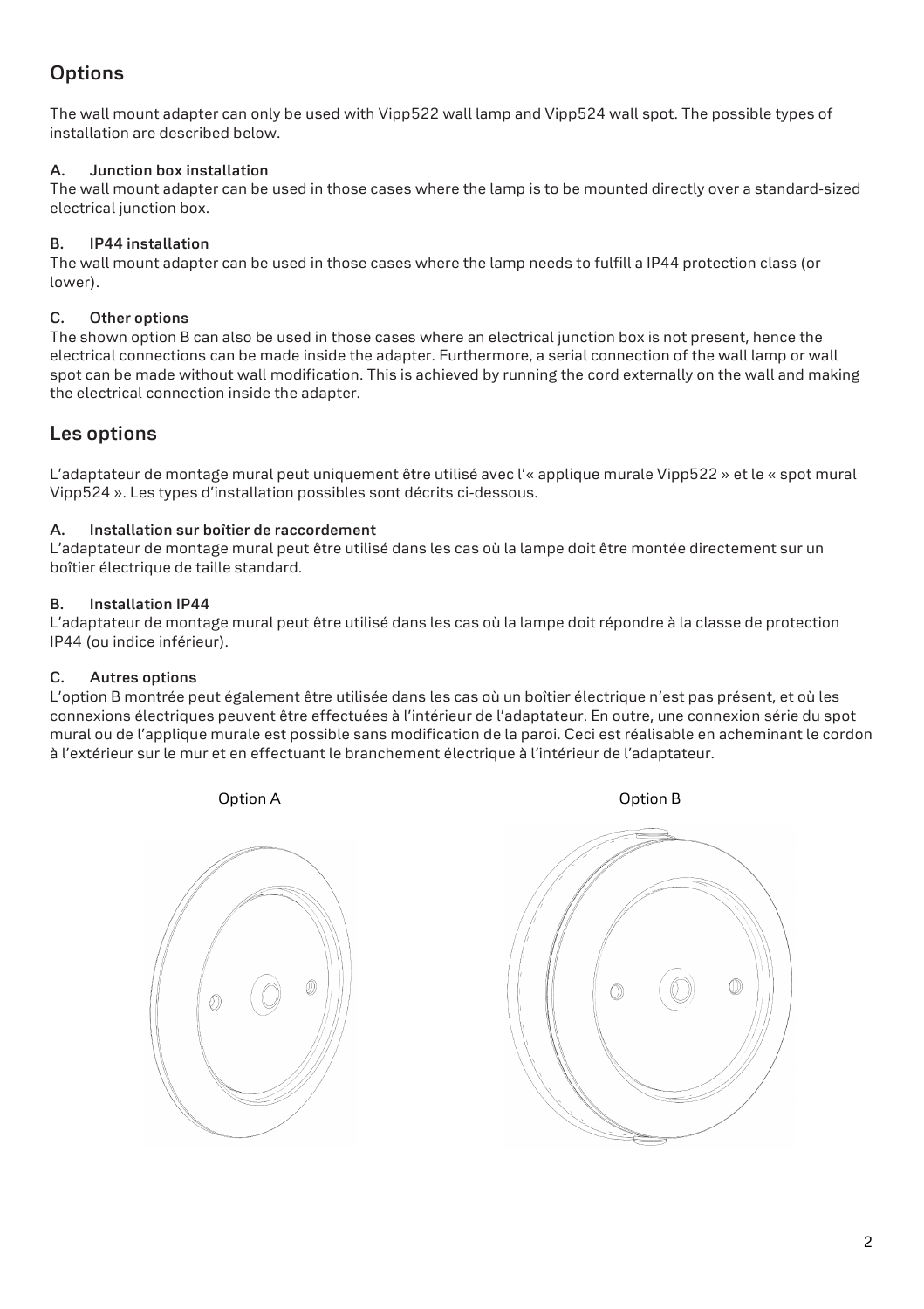## **Junction box installation**

- 1. Secure plate (A) to the electrical junction box or wall.
- 2. Cut the power cord to the correct length and route through flange (B) and (C) (make a hole in the rubber grommet with a sharp object).
- 3. Connect the cord to mains (remember to turn off the power).
- 4. Secure the lamp and flange (C) by use of the included screws (D).

#### **Installation du boîtier de raccordement**

- 1. Fixez la plaque (A) sur le boîtier de raccordement électrique ou au mur.
- 2. Coupez le cordon d'alimentation à la bonne longueur et passez-le par la bride (B) et (C) (faites un trou dans le joint en caoutchouc à l'aide d'un objet pointu).
- 3. Branchez le cordon d'alimentation au réseau (n'oubliez pas de couper le courant).
- 4. Fixez la lampe et la bride (C) à l'aide des vis (D) incluses.

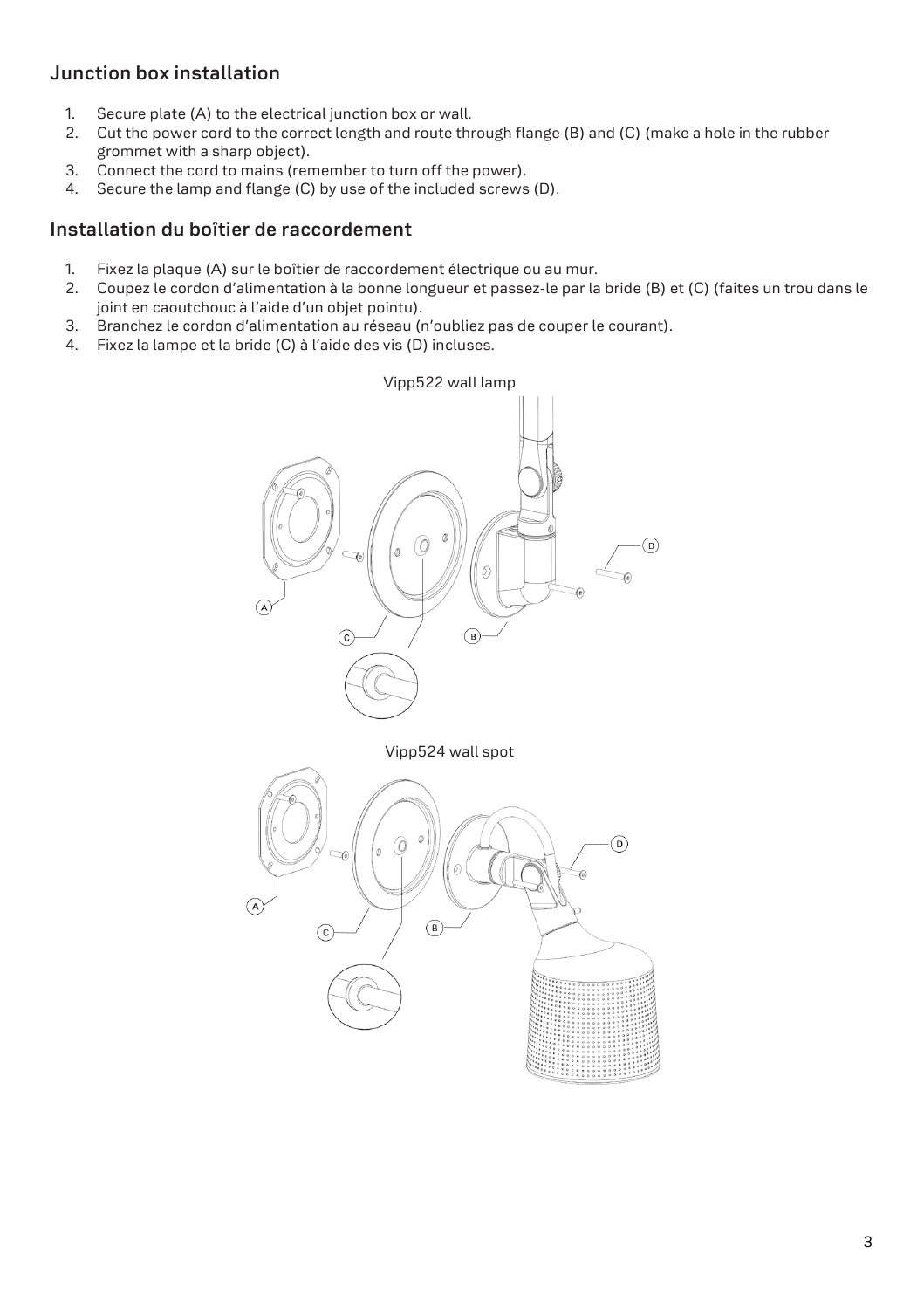## **IP44 installation**

- 1. Secure plate (A) to the electrical junction box or wall.
- 2. Route the cord out from the electrical junction box, cut it to the correct length and connect to the screw terminals inside the IP44 terminal block (B) (D).
- 3. Cut the lamp cord to the correct length.
- 4. Make a hole in the rubber grommet (C) with a sharp object and route the cord through.
- 5. Route the cord through the rosette (E) to the IP44 terminal block and connect (D).
- 6. Place the lamp in the flange (F). Push the flange (F) including the rosette (E) to the wall and secure it to the plate (A) using screws.

#### **IP44 installation**

- 1. Fixez la plaque (A) sur le boîtier de raccordement électrique ou au mur.
- 2. Faites passer le cordon à travers le boîtier de raccordement électrique, coupez-le à la longueur voulue et branchez-le sur les bornes à vis à l'intérieur du bornier IP44 (B) (D).
- 3. Coupez le cordon à la longueur correcte.
- 4. Faites un trou dans le joint en caoutchouc (C) à l'aide d'un objet pointu et faites passer le cordon à travers.
- 5. Faites passer le cordon à travers la rosette (E) vers le bornier IP44 et branchez-le (D).
- 6. Placez la lampe dans la bride (F). Poussez la bride (F) y compris la rosette (E) dans le mur et fixez-les à la plaque (A) à l'aide de vis.

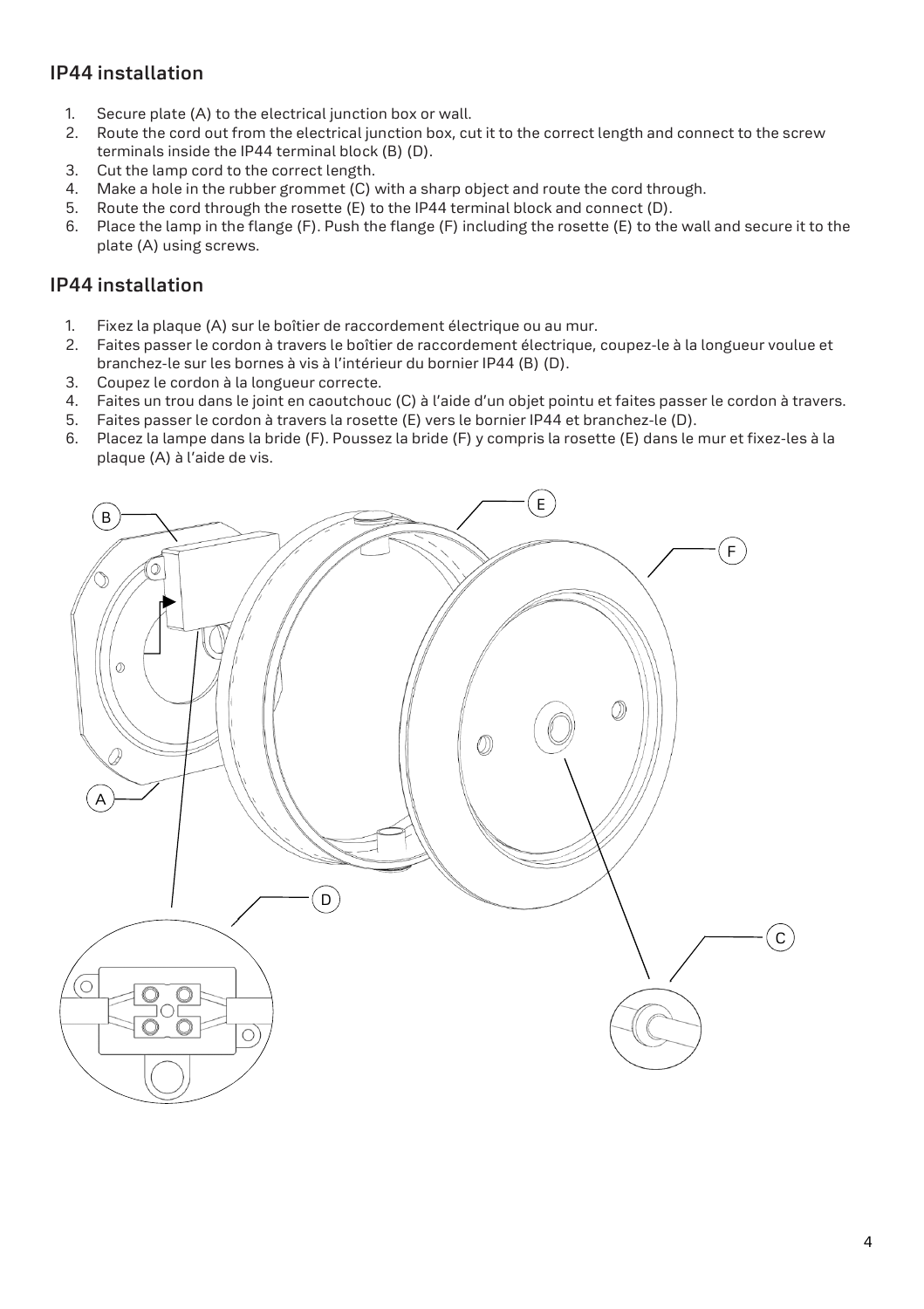